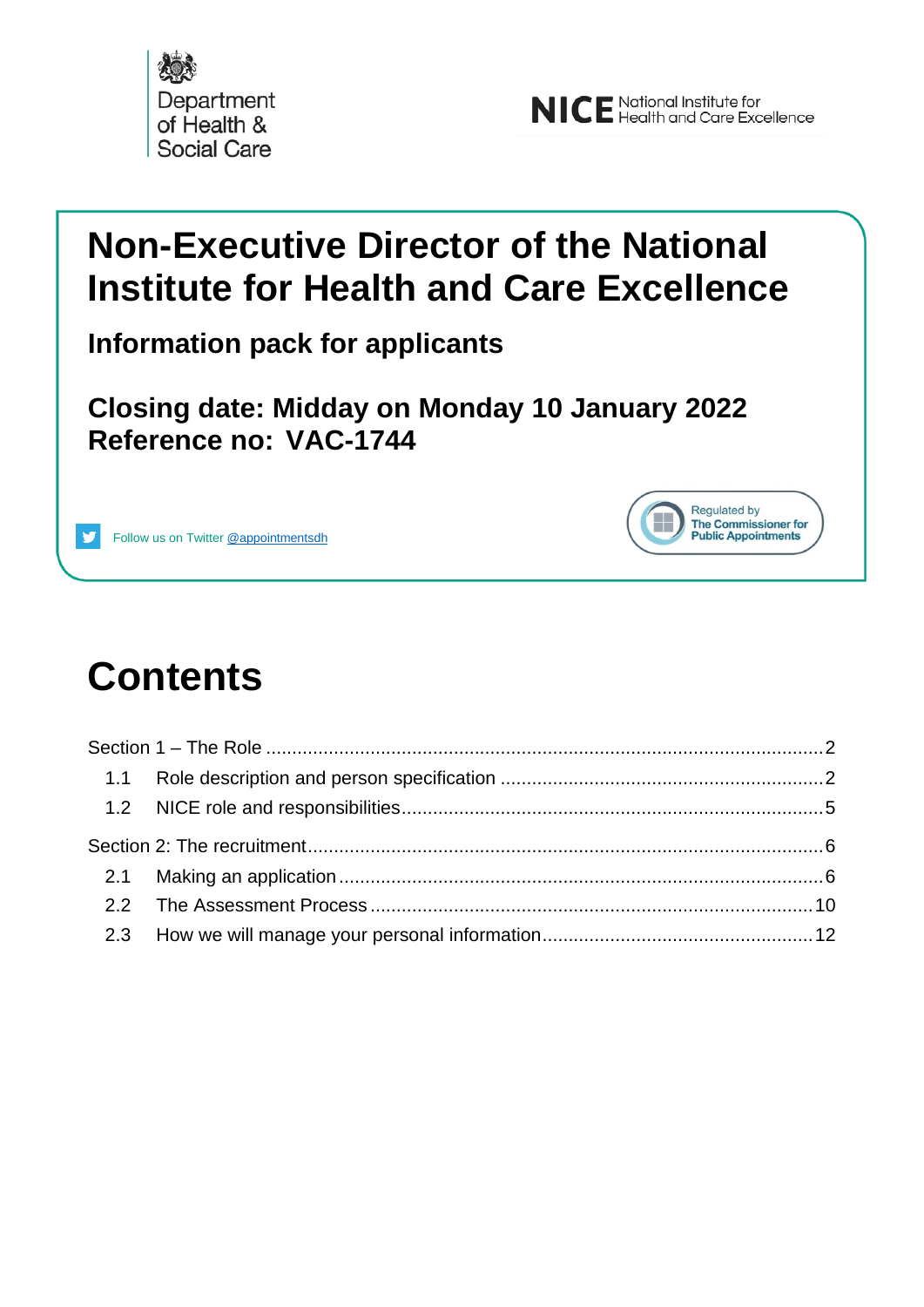## <span id="page-1-0"></span>**Section 1 – The Role**

#### <span id="page-1-1"></span>**1.1 Role description and person specification**

#### **Introduction from Sharmila Nebhrajani OBE, Chair of NICE**

Dear Candidate,

Thank you for expressing an interest in the Non-Executive Director roles on the NICE Board. The individuals in these roles will help to implement the new 5-year strategy and operation for our organisation at a time of extra-ordinary change in, and demand for, health services.

The COVID-19 pandemic has created a need for speedy guideline development to provide an authoritative source of insight to clinical practice without losing the rigour and connection to the research evidence base for which NICE is justifiably well known. Accelerating scientific development brings an incredible set of new health advances – from AI and machine learning developments in diagnostics and devices to personalised medicines that target ever smaller populations; from potentially curative genomic therapies to innovative medical technologies that support elderly people in social care. NICE has a core role in ensuring that these sorts of new drugs, therapies and devices are available to patients at a price that society is prepared to pay.

The life sciences sector is also a jewel in our country's crown that stretches from world leading research in our universities and institutes to a flourishing industrial sector encompassing drugs, devices, diagnostics, med-tech, data and more. NICE must also work with its partners in the health and social care system to support this sector as we seek to secure economic recovery post lockdown, so that advances for patients in the future can be assured.

The Board will help the organisation to navigate all these challenges. It will also offer wisdom and guidance as NICE seeks to update its technological processes for production, updating and publishing of its guidance. A more fleet of foot content production process will ensure that our recommendations are available speedily and in a manner that is useful for busy clinicians and service providers at the point of care, so helping to ensure high standards of care for patients and service users.

The Board needs individuals with a range of specific technical skills but equally important is an intellectual curiosity, a deep commitment to improving health and care in England and a desire to contribute to collective deliberations that will ensure that NICE is fit for the challenges ahead.

Thank you for taking the time to apply and I look forward to meeting you in due course.

Sharmila Nebhrajani OBE Chair of NICE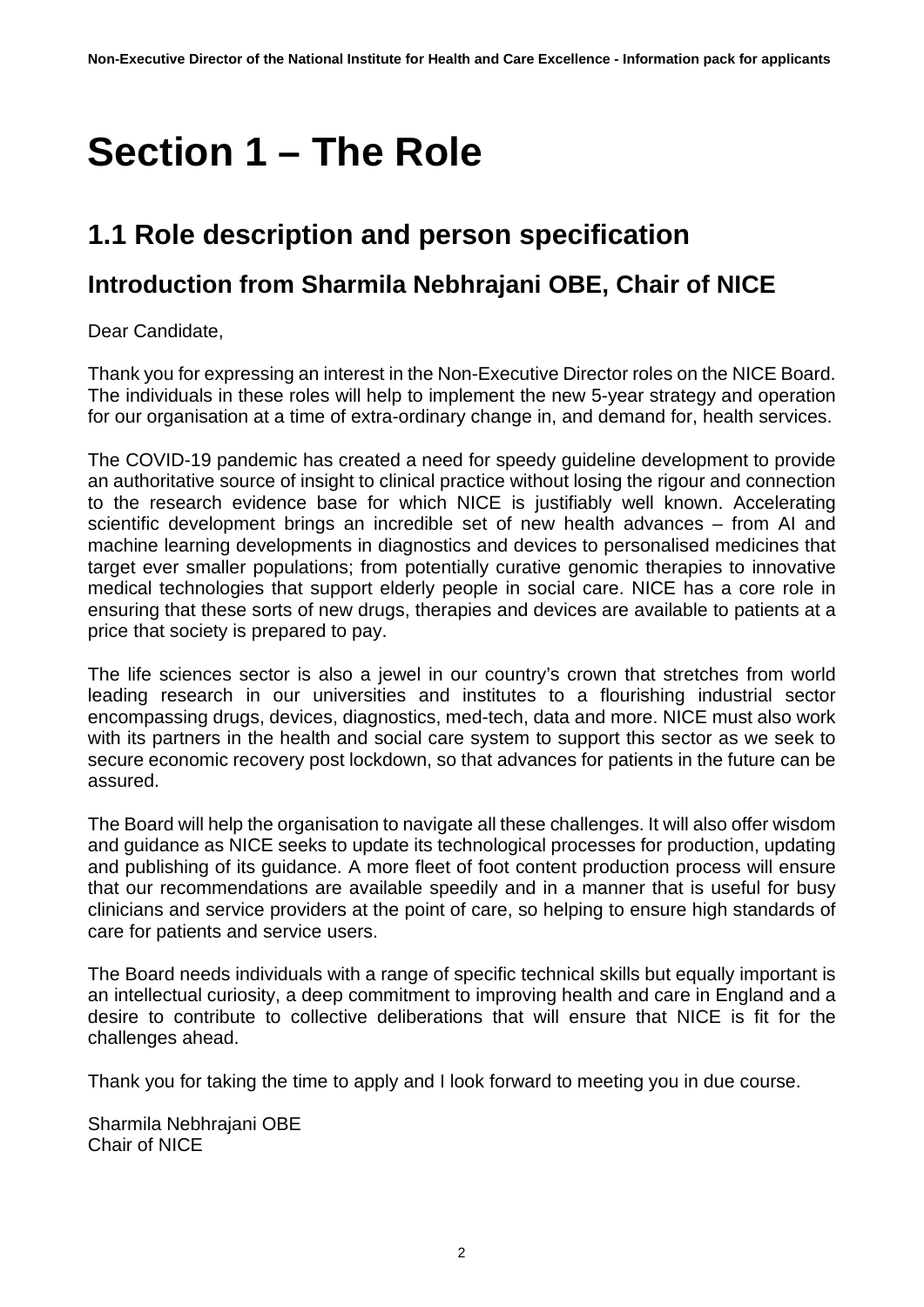#### **Person specification**

#### **The Department of Health and Social Care values and promotes diversity and encourages applications from all sections of the community**.

The boards of public bodies should reflect the population they are there to serve. Boards also benefit from fresh perspectives, and we are always keen to encourage candidates with private sector experience to consider applying for our roles.

Ministers are seeking to make 2 appointments to the board of the National Institute for Health and Care Excellence (NICE).

As a Non-Executive Member, you will:

- Contribute to the development of the Institute's objectives, ensuring that they are appropriately reflected in its plans, and assist in monitoring progress towards meeting these objectives
- Contribute to the governance of the Institute by ensuring that the Institute's senior management team is held to account for the performance of the organisation, and help ensure that the Institute meets the highest possible standards in its conduct
- Provide counsel, advice and support to the executive team, playing the role of 'critical friend' where necessary. Draw to the attention of the Chair or the Chief Executive any matters that may adversely affect the Institute's reputation
- With other members of the Board, ensure the establishment and maintenance of good working relationships with NICE's key stakeholders and, when required, act as an ambassador for the Institute to its stakeholders
- When required, act as a member of one or more of the Board's sub-committees (Audit, Remuneration) and, as required, take part in the appointment of the Chief Executive and other Directors.

#### **Essential Criteria**

To be considered, you must be able to demonstrate that you have the qualities, skills and experience to meet all the essential criteria for appointment.

- An ability to contribute effectively on the board of a high-profile, national organisation – supporting its strategic development, and providing scrutiny, support and challenge to the executive team
- Sound judgement, based on an ability to consider complex and often sensitive issues, from an informed and balanced viewpoint
- A high-level understanding of and a commitment to the role of NICE in supporting quality outcomes for patients and service users across the health and social care system in England.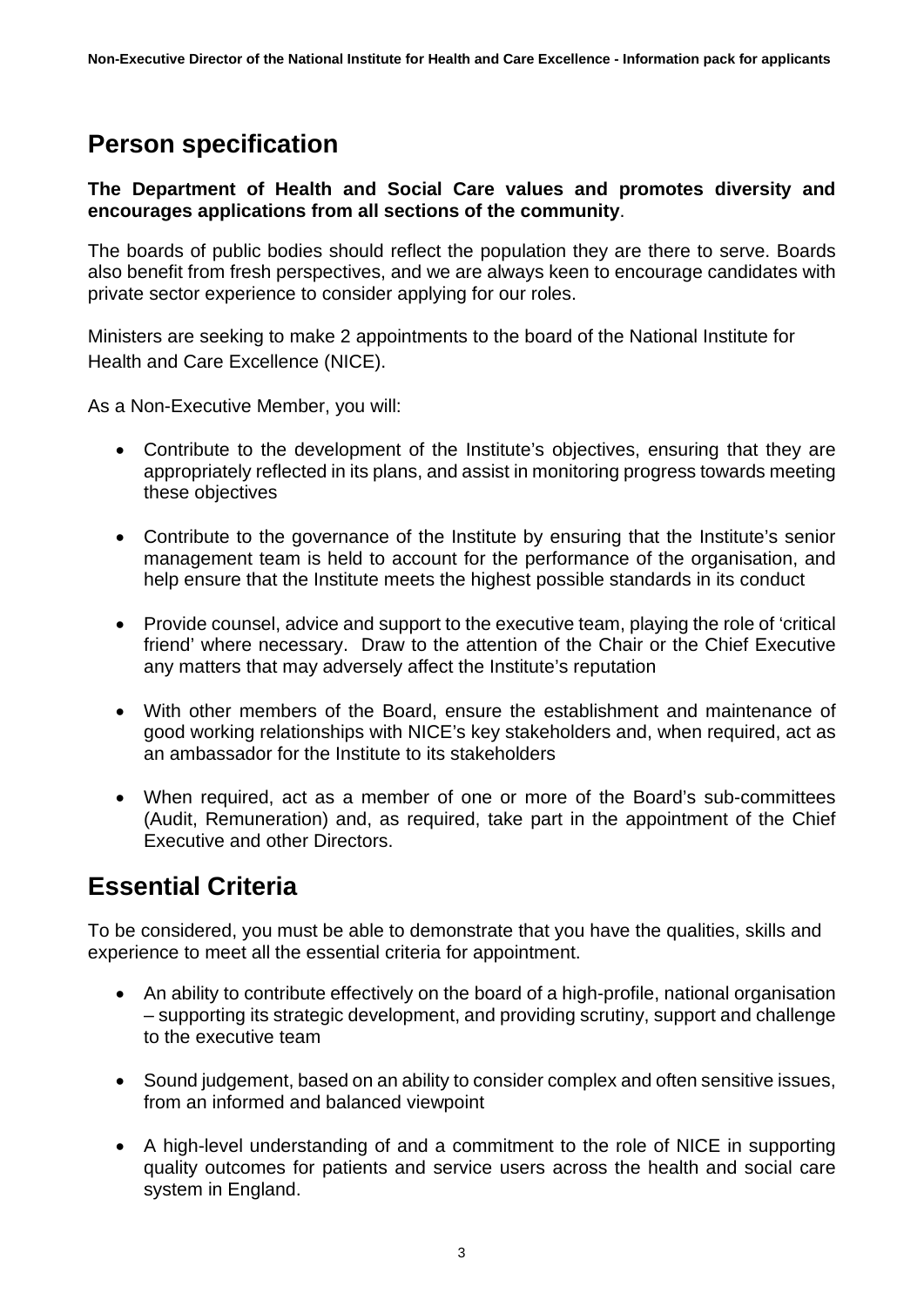Applications are particularly welcomed from those with a background in one or more of the following areas:

- Economics
- Experience in leading integrated care systems

#### **Remuneration**

- £7,883 per annum
- Remuneration is taxable, and subject to National Insurance contributions, both of which will be deducted at source under PAYE before you are paid. Remuneration is not pensionable
- You may claim travel and subsistence expenses, which are properly and necessarily incurred in carrying out your role and responsibilities as a NED of NICE, in line with travel and subsistence policy and rates for NICE. A copy of the policy and rates can be obtained from the NICE.

#### **Time commitment**

2 to 3 days per month

#### **Location**

NICE holds monthly board meetings that usually take place on the 3rd Wednesday of each month. These have been taking place virtually throughout the pandemic, however NICE expects to resume in person board meetings shortly.

#### **Tenure of office**

Ministers will determine the length of the appointment, which will be up to 4 years.

#### **Accountability**

Non-Executive Directors are appointed by the Secretary of State for Health and Social Care and are accountable to the Secretary of State via the Chair for carrying out their duties and for their performance.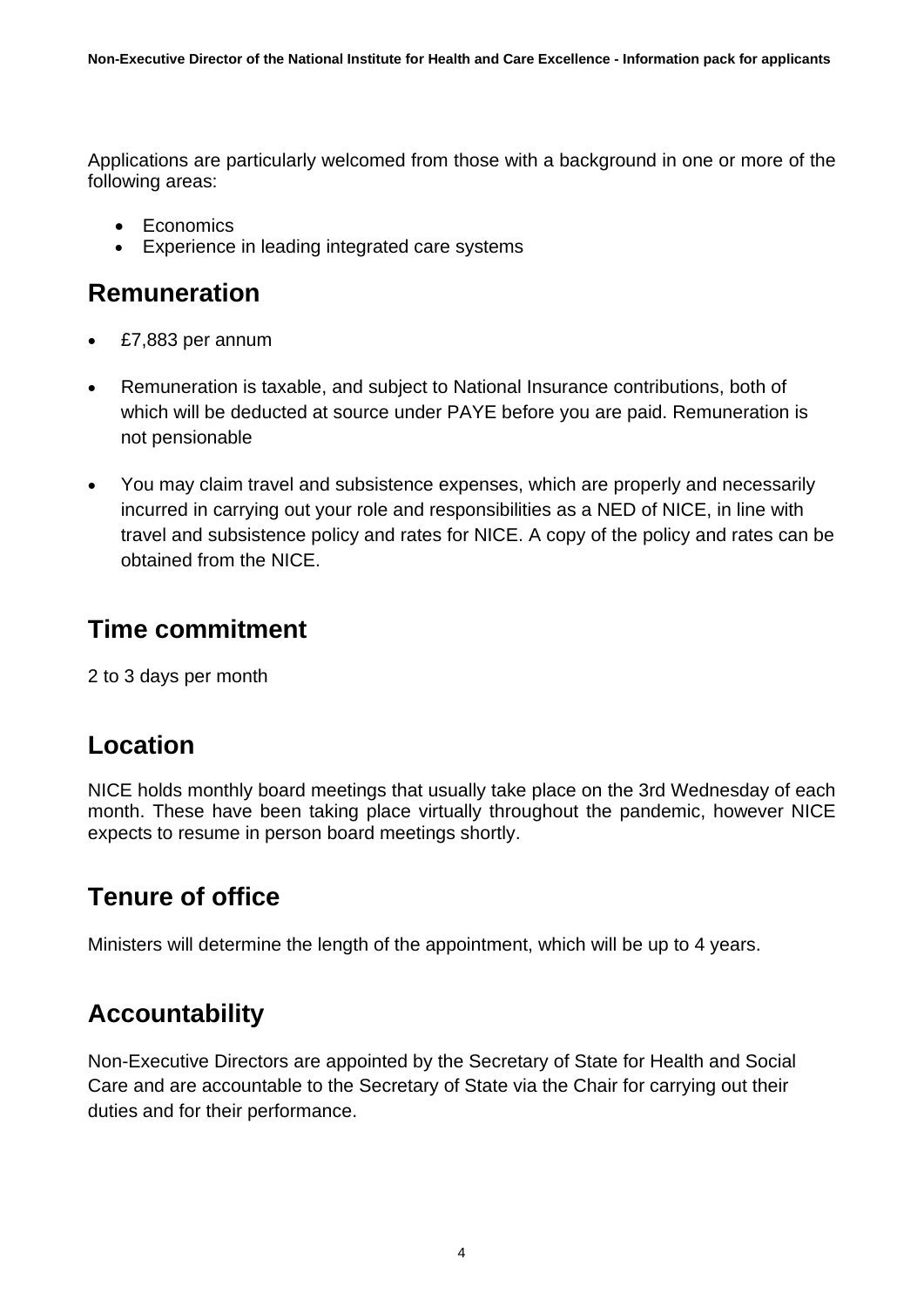#### **For a discussion about the role**

For further information regarding the role of NICE and the role of a NED please contact:

Name: David Coombs

Email: [David.Coombs@nice.org.uk](mailto:David.coombs@nice.org.uk)

### <span id="page-4-0"></span>**1.2 NICE role and responsibilities**

The National Institute for Health and Care Excellence (NICE) is an executive nondepartmental public body that works to improve the quality, sustainability and productivity of health and social care. NICE does this by producing guidance and information that enables people working in and using the health and care system to make better decisions. It takes account of value for money in developing guidance by recognising that new forms of practice need to demonstrate the benefits they bring and by recommending opportunities for disinvesting from ineffective interventions. Over the last 20 years, NICE has developed a reputation as a leader in evidence-based health and social care policy, assessment and decision making for the nation and across the world.

NICE assesses the cost effectiveness of most new medicines through its technology appraisal and operates a separate highly specialised technologies programme for the evaluation of a small number of very high cost drugs for rare diseases. The NHS is legally required to fund drugs recommended by NICE, usually within three-months of final guidance. It also has a significant portfolio of over 300 guidelines across clinical, public health, and social care.

NICE has a key role in supporting Government priorities for the health and care system. This includes the recently published Life Sciences Vision, the NHS Long Term Plan, the Government's manifesto commitment to establish an innovative medicines fund, and the Voluntary Scheme for Branded Medicines Pricing and Access. It works with the Government and organisations such as NHS England, MHRA and NIHR to support patient access to effective new treatments and ensure the UK remains an attractive place for the life sciences industry. NICE's remit across health care, public health and social care means it is well placed to provide a system-wide perspective at the national, regional and local levels, including supporting the Integrated Care Systems.

NICE played a key role in supporting the health and care system in responding to the Coronavirus pandemic. This involved developing a new programme of rapid guidelines covering COVID-19 related topics and working with system partners to rapidly identify and roll out effective COVID-19 treatments.

Its work is high-profile and is of significant public, media and Parliamentary interest. Further information on NICE and its portfolio of work can be found here: <https://www.nice.org.uk/>

NICE's offices are currently located in Stratford and Manchester, and NICE's total funding for 2020/21 was £74.8m. The average whole-time equivalent workforce in 2020/2021 was 672.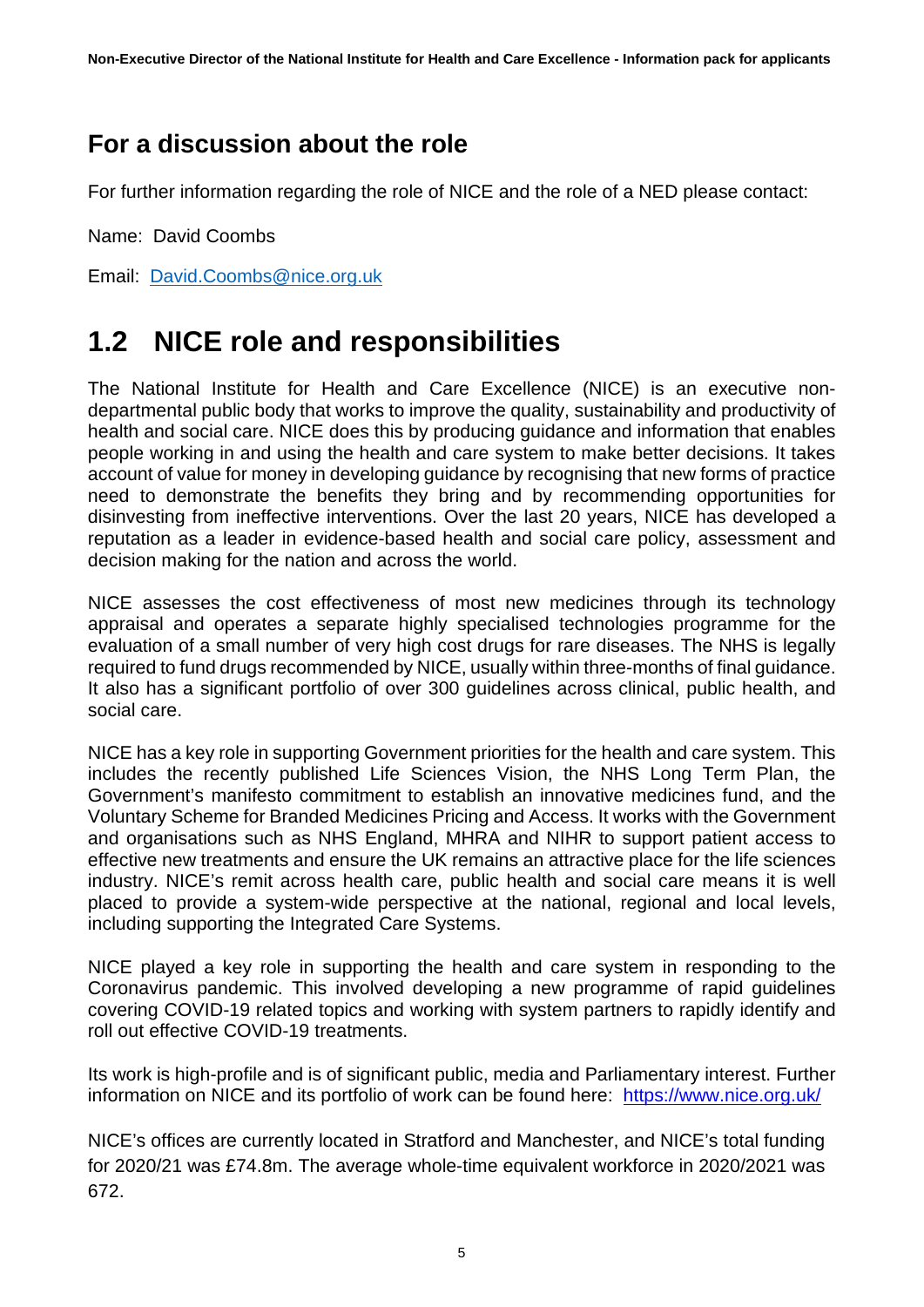# <span id="page-5-0"></span>**Section 2: The recruitment**

### <span id="page-5-1"></span>**2.1 Making an application**

Thank you for your interest in the appointment of a NED to the National Institute for Health and Care Excellence.

The Department of Health and Social Care's Appointments and Honours Unit is managing this recruitment campaign.

To make an application please email your **CV**, a **Supporting letter** and completed **Monitoring form** to [appointments.team@dhsc.gov.uk](mailto:appointments.team@dhsc.gov.uk) – please quote **ref: VAC-1744** in the subject field.

If you are unable to apply by email, please contact Daniel Clemence on 0113 2545335

Applications must be received by **midday on Monday, 10 January 2022.**

In making an application please note the following:

#### **Disqualification from appointment**

Individuals are disqualified from appointment as a NED, if they are:

- A non-officer member at the NHS Trust Development Authority (NHS Improvement).
- Chair, or a non-officer member at the NHS Counter Fraud Authority
- Chair or a non-officer member at NHS Resolution (formally known as the NHS Litigation Authority).
- Chair, or a non-officer member at the NHS Business Services Authority
- Chair, or Non-Executive Director of an NHS Trust

For further advice please contact Daniel Clemence via [Daniel.Clemence@dhsc.gov.uk](mailto:Daniel.Clemence@dhsc.gov.uk)

#### **Supporting letter**

The supporting letter is your opportunity to demonstrate how you meet each of the criteria set out in the person specification. It will benefit the Advisory Assessment Panel if you can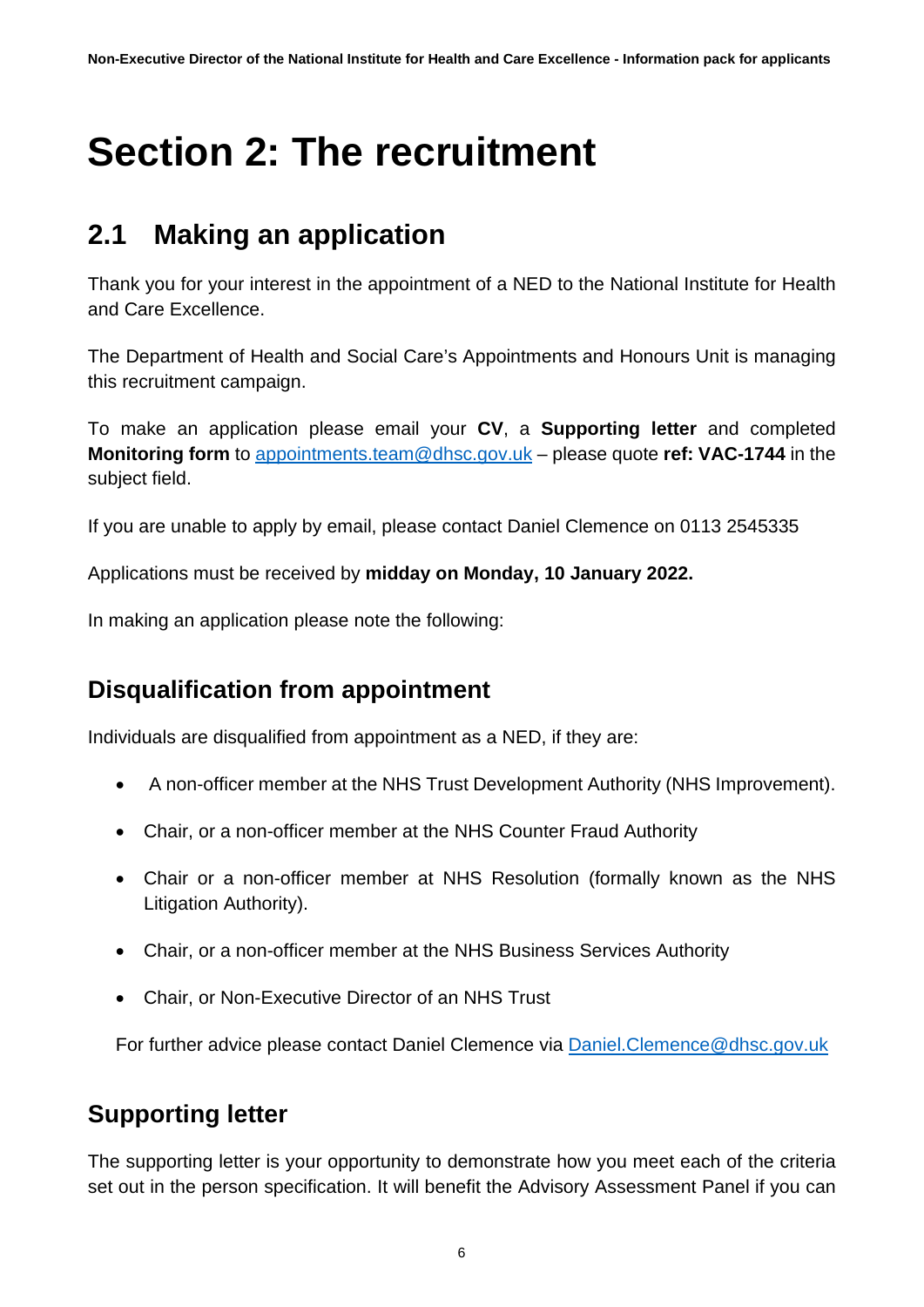be clear which specific evidence you provide relates to which criterion. Providing separate paragraphs in relation to each criterion is common practice.

We will commission a pre-assessment of candidate applications which will then be provided to the Panel for consideration and to inform the shortlisting process. By applying, you are agreeing to your application being shared with another party for pre-assessment. It is the responsibility of the panel to determine who it believes best meet the criteria for the role, and who will be invited to interview.

Please ensure your full name, the role to which you are applying and the corresponding reference number for the post are clearly noted at the top of your letter.

Please write all acronyms in full first, limit your letter to two pages and type or write clearly in black ink.

#### **Conflicts of interest**

If you or a party related to you have any interests which could lead to a real or perceived conflict of interest if you were to be appointed, please provide details in your Supporting letter.

Conflicts of interest may include (without limitation), any personal or business interests (including direct and indirect financial interests), positions of employment, other appointments or other positions of authority, that you or any party related to you have and which may influence your judgement in performing your public appointment or may be perceived by a reasonable member of the public as having scope to do so.

A 'party related to you' could include for example (but without limitation) a spouse/partner, a business partner, a close family member or a person living in the same household as you or a close family member.

Failure to declare a potential conflict of interest may become grounds for withdrawing an offer of appointment. If offered the role, you will also be required to make a Declaration of Interests and to keep the Declaration up to date throughout the tenure of your appointment. The requirement to declare interests will also be included in your Terms and Conditions of appointment. Failure to disclose an interest may, subject to the interest and the circumstances, become grounds for suspension or termination of your appointment.

#### **Standards in public life and ensuring public confidence**

If there are any issues in your personal or professional history (including any convictions or bankruptcy) that could, if you were appointed, be misconstrued, cause embarrassment to Ministers or NICE or cause public confidence in the appointment to be jeopardised, it is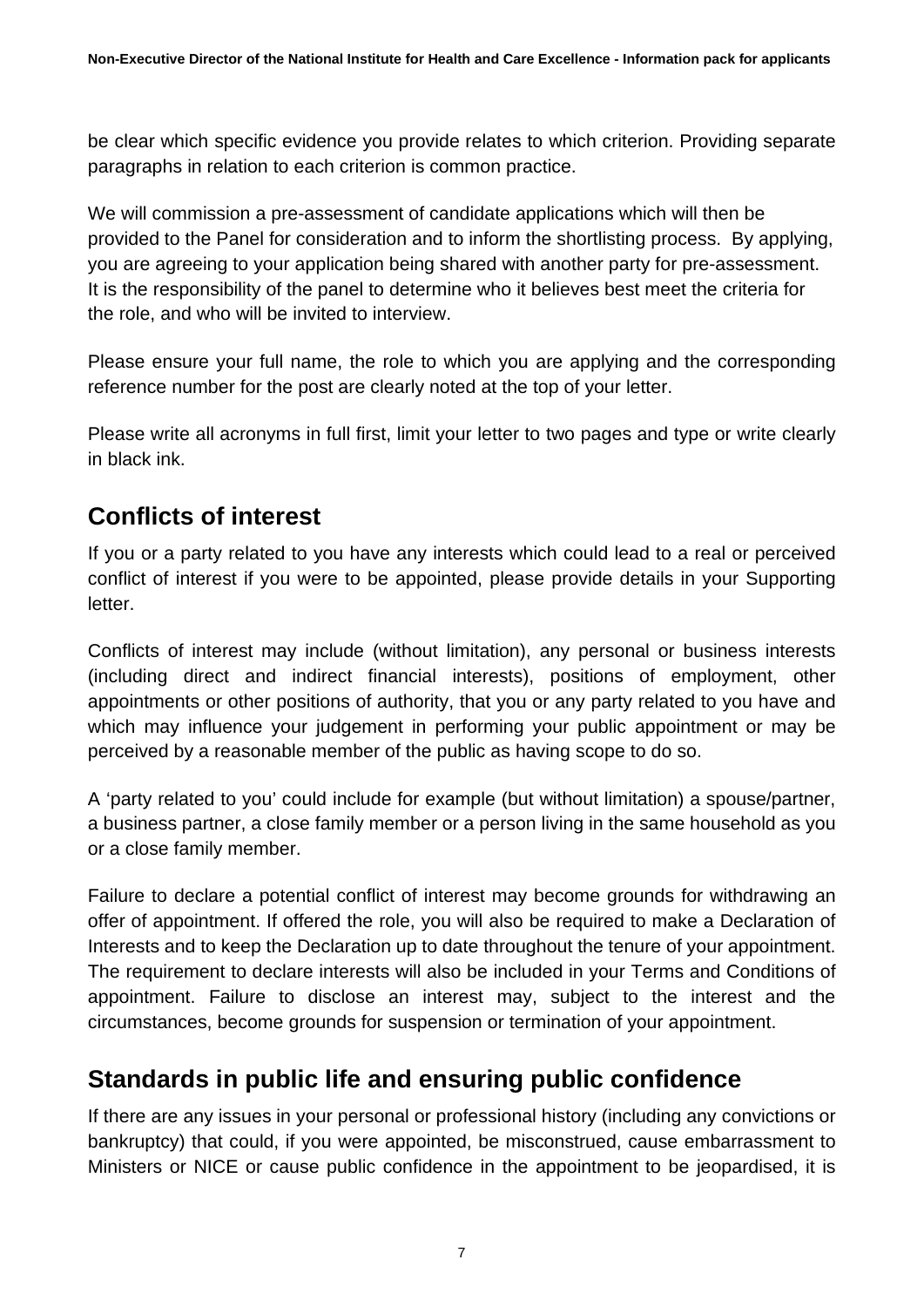important that you bring them to the attention of the Advisory Assessment Panel and provide details of the issue/s in your Supporting letter.

In considering whether you wish to declare any issues, you should also reflect on any public statements you have made, including through social media and blogs. Due Diligence may be carried out on any publicly available information and shared with the Panel. The Panel may explore any issues with you before they make a recommendation on the appointment.

Failure to disclose such information could result in an appointment offer being withdrawn or the appointment being terminated, as the person appointed to this role will be expected to demonstrate the highest standards of corporate and personal conduct and in line with standards set out in the Code of Conduct for Board Members of Public Bodies, which includes the Nolan Principles regarding conduct in public life. As part of agreeing to the terms and conditions of appointment you will be expected to agree to meeting the standards set out in this Code. You can access this document at:

[https://www.gov.uk/government/publications/board-members-of-public-bodies-code-of](https://www.gov.uk/government/publications/board-members-of-public-bodies-code-of-conduct)[conduct](https://www.gov.uk/government/publications/board-members-of-public-bodies-code-of-conduct)

#### **CV**

Please ensure your CV includes:

- Your full name, title, home address, personal contact telephone numbers (land line and mobile), personal email address and details of any Twitter accounts and LinkedIn accounts, including your Twitter handle/username.
- Contact details for two referees who will support your application. One referee should be the person to whom you are/were accountable in your current/most recent appointment or position of employment. Please indicate the relationship of each referee to you. References will be requested for short-listed candidates prior to interview
- Brief details of your current or most recent post and the dates you occupied this role, and any past or present Ministerial appointments.

#### **Monitoring form**

Please complete the monitoring form. Diversity monitoring information will not be seen by the Advisory Assessment Panel assessing your application.

Political activity information is primarily for monitoring purposes only, however if you are shortlisted for interview, this information will be shared with the selection panel. The reason for this, is that it is appreciated that such activities may have given you relevant skills,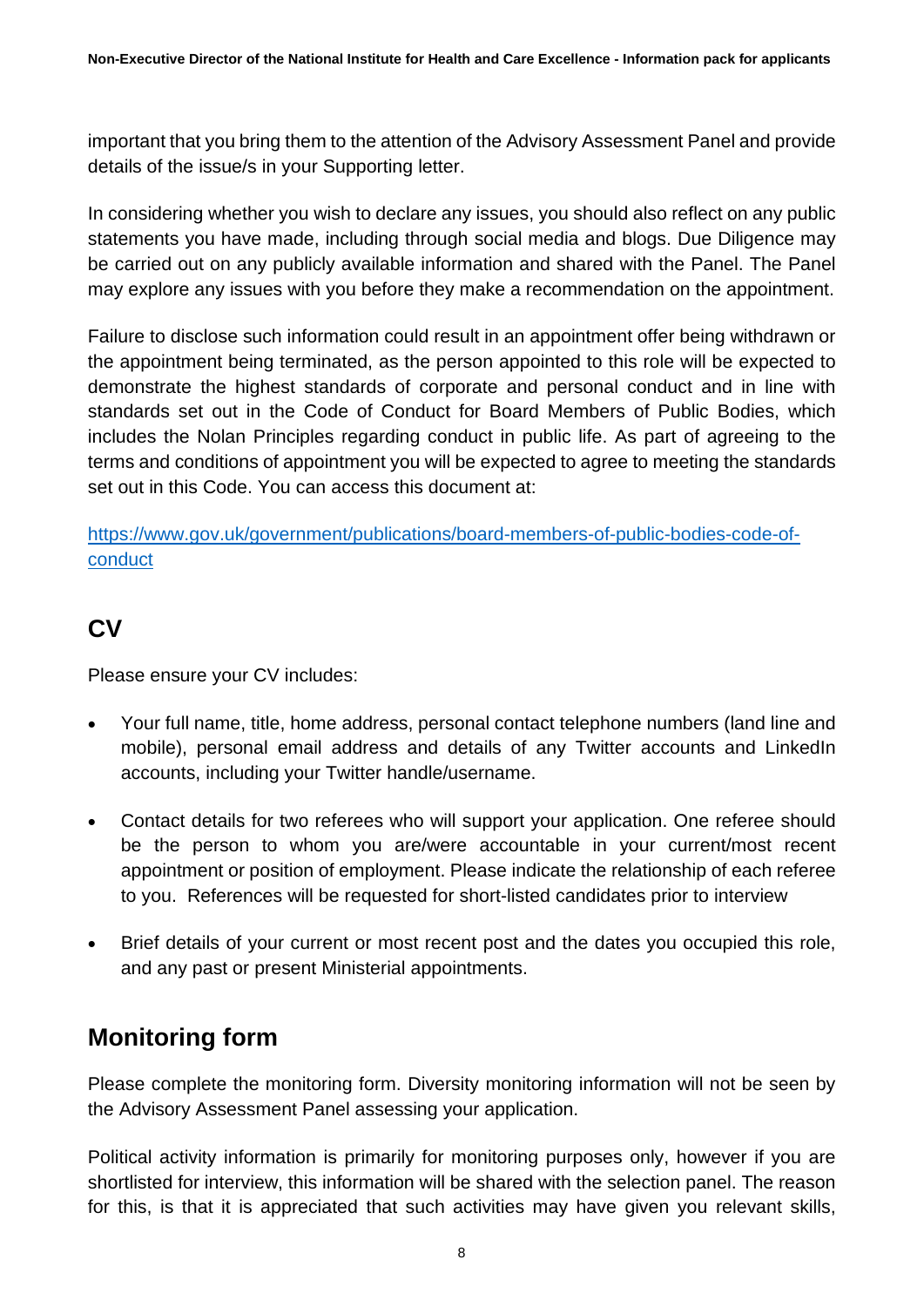including experience gained from committee work, collective decision-making, resolving conflict and public speaking. If you have had such experience and you consider it relevant to your application for this post, you should also take the opportunity to include it separately in your supporting statement. If possible, you should not, however, identify the relevant political party in your statement.

If you are appointed to this role, please note that any political activity you declare will be published in accordance with the Governance Code on Public Appointments.

#### **Disability Confident Scheme**

The Department of Health and Social Care values and promotes diversity and is committed to equality of opportunity for all and to the appointment of disabled people. As part of the Disability Confident Scheme, we guarantee an interview to anyone with a disability who applies under the Scheme and whose application meets the essential criteria for the post.

#### **What do we mean by a disability?**

To be eligible for the Disability Confident Scheme you must have a disability or long-term health condition, which could be physical, sensory or mental and must be expected to last for at least 12 months. You do not have to be registered as a disabled person to apply under this scheme.

If you wish to apply under the Disability Confident Scheme please ensure you complete Section E of the Monitoring form and return it with your application.

#### **Governance Code on Public Appointments and the Commissioner for Public Appointments**

The Governance Code on Public Appointments, published by the Cabinet Office, sets out the principles that should underpin all public appointments. The Governance Code can be found at: [https://www.gov.uk/government/publications/governance-code-for-public](https://www.gov.uk/government/publications/governance-code-for-public-appointments)[appointments](https://www.gov.uk/government/publications/governance-code-for-public-appointments)

The Governance Code on Public Appointments, published by the Cabinet Office, sets out the principles that should underpin all public appointments. The Governance Code can be found at:

<https://www.gov.uk/government/publications/governance-code-for-public-appointments>

The regulation of public appointments against the requirements of the Governance Code is carried out by the Commissioner for Public Appointments.

The Commissioner provides independent assurance that public appointments are made in accordance with the principles set out in the Code. The Commissioner is appointed by the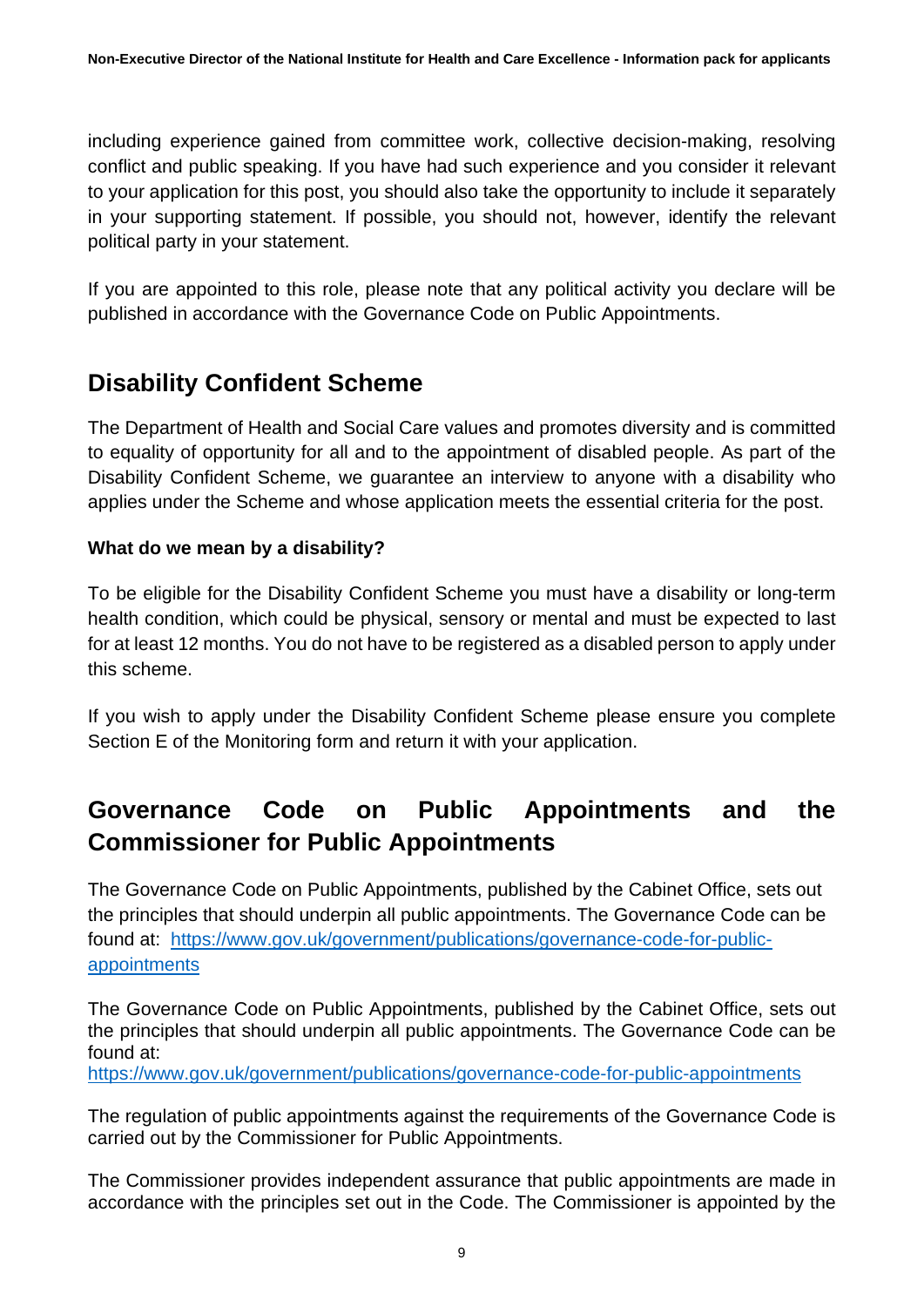Queen and is independent of the Government and the Civil Service. Further information about the role of the Commissioner is available from: [http://publicappointmentscommissioner.independent.gov.uk](http://publicappointmentscommissioner.independent.gov.uk/) 

#### <span id="page-9-0"></span>**2.2 The Assessment Process**

We will deal with your application as quickly as possible and will advise you of the likely timetable at each stage.

#### **Planned timetable**

- Closing date: Midday on Monday, 10 January 2022
- Shortlisting: January 2022 (TBC)
- Interviews: February 2022 (TBC)

#### **Advisory Assessment Panel**

The panel will include:

- Liz Woodeson, DHSC senior sponsor for NICE (panel chair)
- Sharmila Nebhrajani, Chair of NICE (panel member)
- Sir Hugh Taylor, Chair of Guy's and St Thomas' NHS Foundation as the independent panel member

#### **Assessment**

- The Panel will select for interview only the strongest applicants who it feels have demonstrated that they best meet all the criteria set out in the person specification. However, if you have applied under the Disability Confident Scheme and you meet all the essential criteria, then you will also be invited for interview.
- If you apply under the Disability Confident Scheme and you are not shortlisted for interview, we can provide a summary of the assessment of your written application, if you choose to request feedback. However, please note that due to the volume of applications that are received it is not possible to routinely provide feedback to all other applicants not shortlisted for interview
- We will email you to let you know whether you have been invited to be interviewed. Interviews will be conducted either face-to-face, in central London or by video/ teleconference. We will confirm arrangements to shortlisted candidates in due course.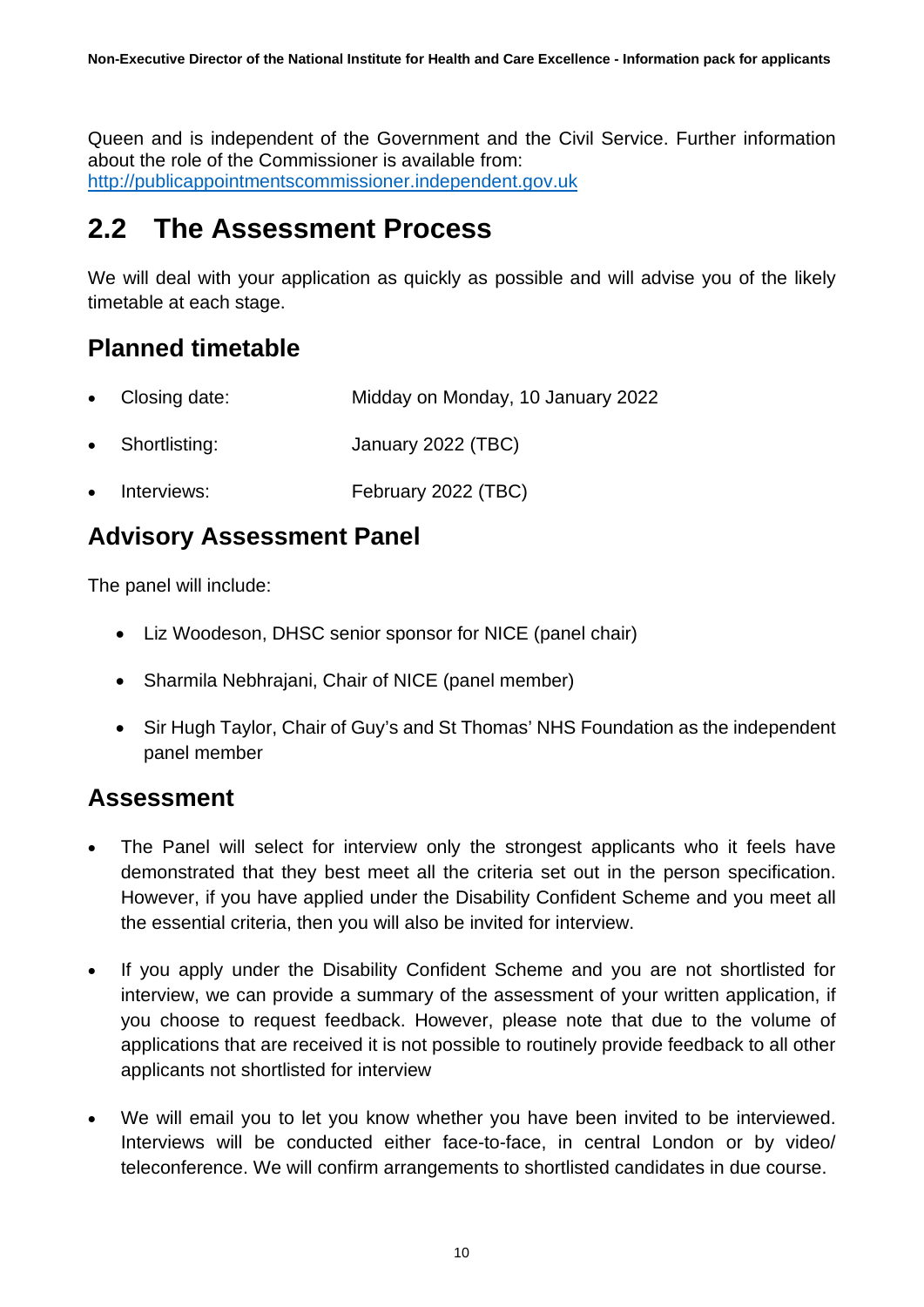- Please note that due to the volume of applications that are received it is not always possible to routinely provide feedback to those not shortlisted for interview
- If you are invited to interview and are unable to attend on the set date, then an alternative date can only be offered at the discretion of the Panel.
- If invited to interview, the Panel may invite you to make a brief presentation at the start of the interview and will go on to question you about your skills and experience, including asking specific questions to assess whether you meet the criteria set out for the post
- The Panel will also explore with you any potential conflicts of interest or any other issues arising from your personal and professional history which may impact on an appointment decision (see section 2.1 for further details).
- Candidates whom the Panel believe are 'appointable', will be recommended to Ministers who will make the final decision. Ministers may choose to meet with candidates before making a decision. Candidates should therefore be prepared for a short time gap between interview and a final appointment decision being made. Candidates who have been interviewed will be kept informed of progress.
- If following interviews your application is unsuccessful, we will notify you. We appreciate it takes a lot of time and effort to apply for roles, and prepare for and attend an interview, and that feedback is a valuable part of the process. Following interviews, the letter which confirms the outcome of the appointment process will provide the details of who you may approach for feedback on your interview and application, if you so wish.

#### **Offer of appointment**

If you are successful, you will be contacted by Officials to inform you of the offer and to confirm if you would be willing to accept. If you would, then you will receive a letter from Ministers appointing you as a NED of NICE, which will confirm the terms and conditions on which the appointment is offered.

#### **Announcement**

All public appointments are announced on GOV.UK. The announcement is required to include the length of your appointment, the remuneration for the role and whether you have declared any political activity. We will share the draft announcement with you before it is made.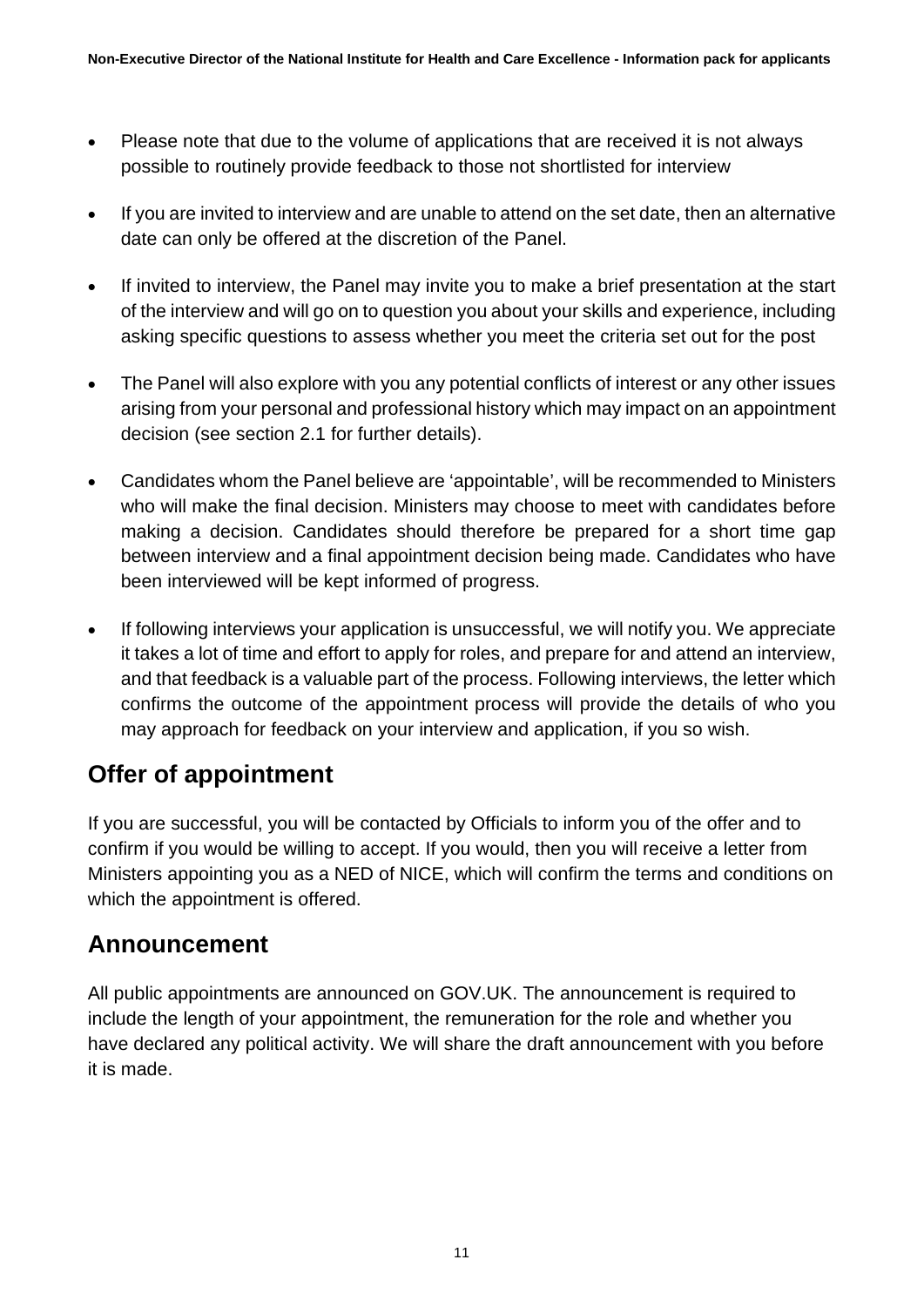#### **Queries**

For any queries about your application status or the selection process, please contact Daniel Clemence in DHSC's Public Appointments and Honours Unit:

Email: [Daniel.Clemence@dhsc.gov.uk](mailto:Daniel.Clemence@dhsc.gov.uk)

If you choose to apply, we would like to thank you in advance for your time and effort in making an application.

All applications will be acknowledged by email after the closing date. Please quote reference VAC-1744 on all correspondence.

#### **If you are not completely satisfied**

The Department of Health and Social Care will aim to process all applications as quickly as possible and to treat all applicants with courtesy. If you have any complaints about the way your application has been handled, please contact Steve Howell by emailing [Steve.Howell@dhsc.gov.uk](mailto:Steve.Howell@dhsc.gov.uk)

If after receiving a comprehensive response from the Department you are still concerned, you can write to the Commissioner for Public Appointments. Please contact:

The Commissioner for Public Appointments 1 Horse Guards Road London SW1A 2HQ Tel: 0207 271 8938 Email: [publicappointments@csc.gov.uk](mailto:publicappointments@csc.gsi.gov.uk)

#### <span id="page-11-0"></span>**2.3 How we will manage your personal information**

Your personal information will be held in accordance with the General Data Protection Regulation. You will not receive unsolicited paper or electronic mail because of sending the Department of Health and Social Care any personal information. No personal information will be passed on to third parties for commercial purposes.

When we ask you for personal information, we promise we will:

- Only ask for what we need, and not collect too much or irrelevant information
- Ensure you know why we need it
- Protect it and insofar as is possible, make sure nobody has access to it who shouldn't